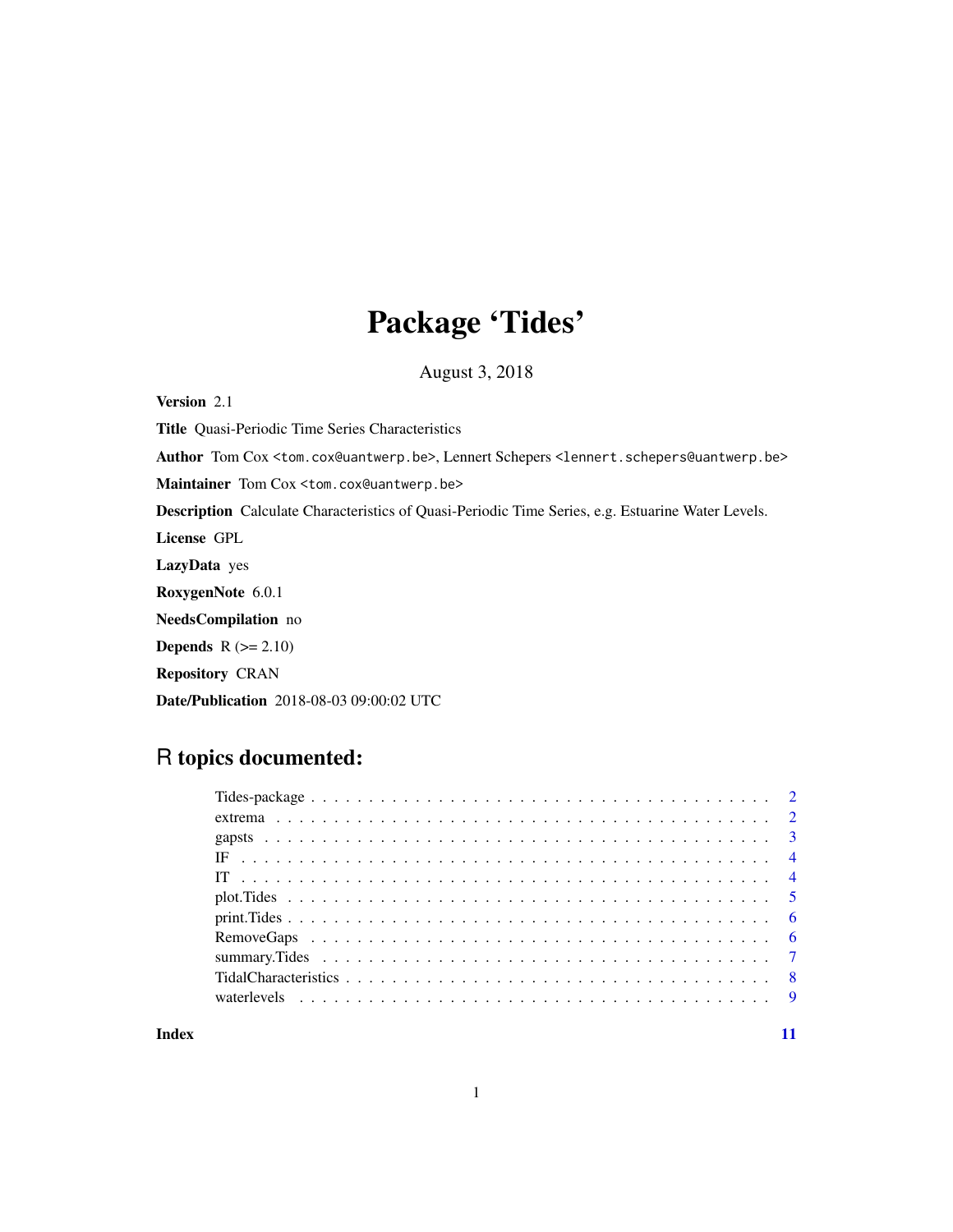#### Description

The tides package containes routines to calculate ecologicaly relevant characteristics of observed tides in intertidal systems.

#### Details

| Package: Tides |                                        |
|----------------|----------------------------------------|
| Type: Package  |                                        |
| Version: 2.0   |                                        |
|                | License: GNU Public License 2 or above |

#### Author(s)

Tom Cox (maintainer, <tom.cox@uantwerp.be>), Lennert Schepers (contributor, <lennert.schepers@uantwerp.be>)

#### See Also

[TidalCharacteristics](#page-7-1): the aggregate function returning several characteristics of the tides

#### Examples

## Not run: ##

## End(Not run)

<span id="page-1-1"></span>extrema *Extrema*

#### Description

Calculate maxima and minima of quasi periodic time series. The function works good when the time series is 'smooth enough'. The function will fail when multiple local extrema exist, with a magnitude similar to the extremum extremorum and in an interval larger than [t-T2, t+T2] around the extremum extremorum at time t. When this is the case, this might be solved by adding extra wrappers around the function.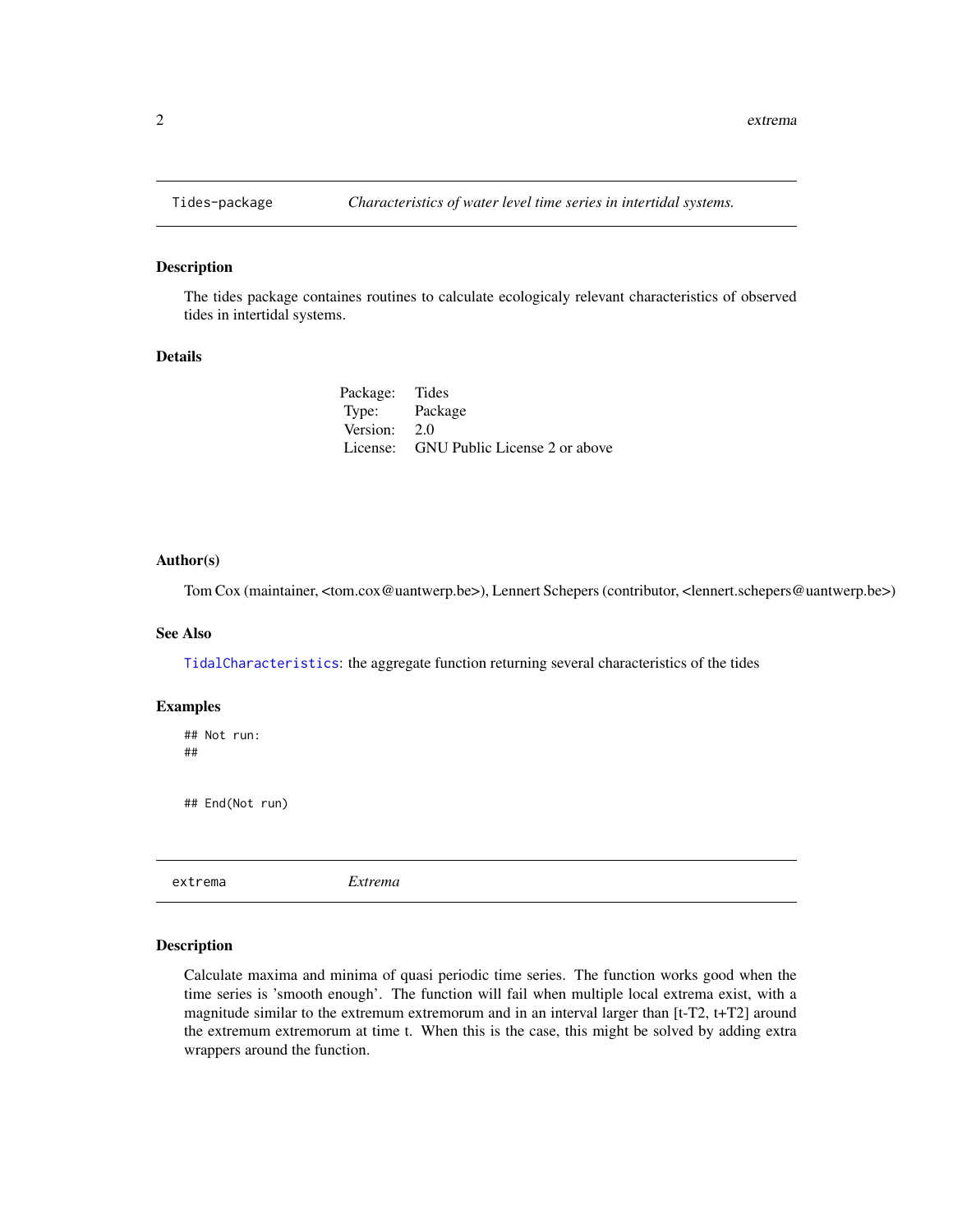#### <span id="page-2-0"></span>gapsts 3

# Usage

extrema(h, h0, T2 =  $5*60*60$ , hoffset = 0, filtconst = 1)

# Arguments

| h         | Water level time series. Data frame with time and h column                                         |
|-----------|----------------------------------------------------------------------------------------------------|
| h0        | Reference level, either single valued vector with dimension corresponding to h                     |
| T2        | 'Lower' bound on half the quasi period, but higher than expected stagnant phase;<br>$default = 5h$ |
| hoffset   | Offset level, to prevent spurious maxima generation due to small fluctuations                      |
| filtconst | Filtering constant for smoothing the time series with filter(x, rep(1/filtconst, filtconst))       |

# Value

| a list containing: |                                                                                                                                                   |
|--------------------|---------------------------------------------------------------------------------------------------------------------------------------------------|
| HL                 | Data frame with time, water level and reference level of the extrema. Column<br>HL denotes $H(igh)$ (=maximum) or $L(ow)$ (=minimum) water levels |
| h                  | Original water level data frame with additional columns HL, denoting H(igh) or<br>$L(ow)$ water phase and $N(umber)$ of tidal cycle.              |

# Author(s)

Tom Cox <tom.cox@untwerpbe>

<span id="page-2-1"></span>

| gapsts | Gaps in time series |
|--------|---------------------|
|        |                     |

# Description

Determine gaps (time intervals bigger than a certain maximum dtMax) in a time series

# Usage

gapsts(ts, dtMax,unit = "mins", shiftbegin=FALSE)

# Arguments

| ts         | Array of times, not necessarily of class POSIXt. Time sequences with differ-<br>ences of subsequent values $\lt d$ tMax are considered a continuous series. Time<br>differences > dtMax are considered gaps between two consecutive series.                                                        |
|------------|----------------------------------------------------------------------------------------------------------------------------------------------------------------------------------------------------------------------------------------------------------------------------------------------------|
| dtMax      | Maximum time interval that is not considered as a gap.                                                                                                                                                                                                                                             |
| unit       | Unit of dtMax, only used when ts is of class POSIXt                                                                                                                                                                                                                                                |
| shiftbegin | IF TRUE, the beginning of the gap is estimated at the time of the presumed (but<br>not available) next sample, with the sampling rate derived from the time step<br>between fore-last and last measurement before the gap. If FALSE the gap is<br>assumed to begin at the time of the last sample. |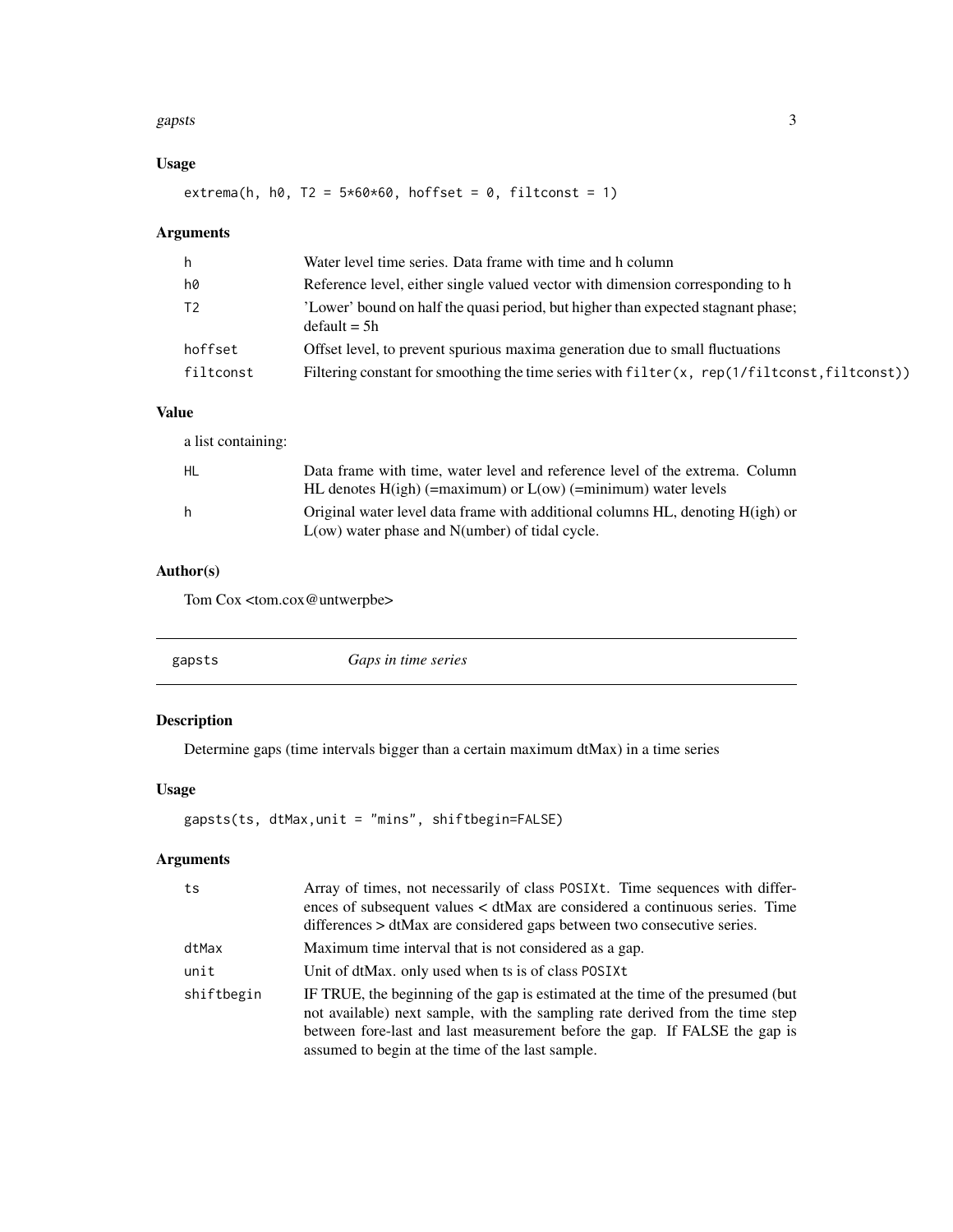# <span id="page-3-0"></span>Value

Data frame with the initial time, end time and time difference (unit = unit) of each interval > dtMax

#### Author(s)

Tom Cox <tom.cox@uantwerp.be>& Lennert Schepers <lennert.schepers@uantwerp.be>

<span id="page-3-2"></span>

| Inundation frequence |
|----------------------|
|----------------------|

# Description

Calculate inundation frequence at height h0 from series of high water levels H

#### Usage

 $IF(H, h0,N = length(H[, 1]))$ 

#### **Arguments**

| H  | High water levels. Data Frame with column h                                  |
|----|------------------------------------------------------------------------------|
| hØ | Reference level for which IF has to be calculated                            |
| N  | number of cycles in time series, equals the number of high water levels when |
|    | these are complete $(=$ default value)                                       |

# Value

Inundation frequence [%] at reference level h0

#### Author(s)

Tom Cox <tom.cox@uantwerp.be>

<span id="page-3-1"></span>

IT *Inundation time*

# Description

Calculate inundation times, i.e. time intervals for which water level  $h > h0$ . Care must be taken when there are gaps (long time periods for which there is no data )in the time series. Either the erroneous values have to removed manually, or a wrapper making use of the function gapsts can be used.

#### Usage

```
IT(h, h0, hoffset = 0, dtMax = 15, unit = "mins")
```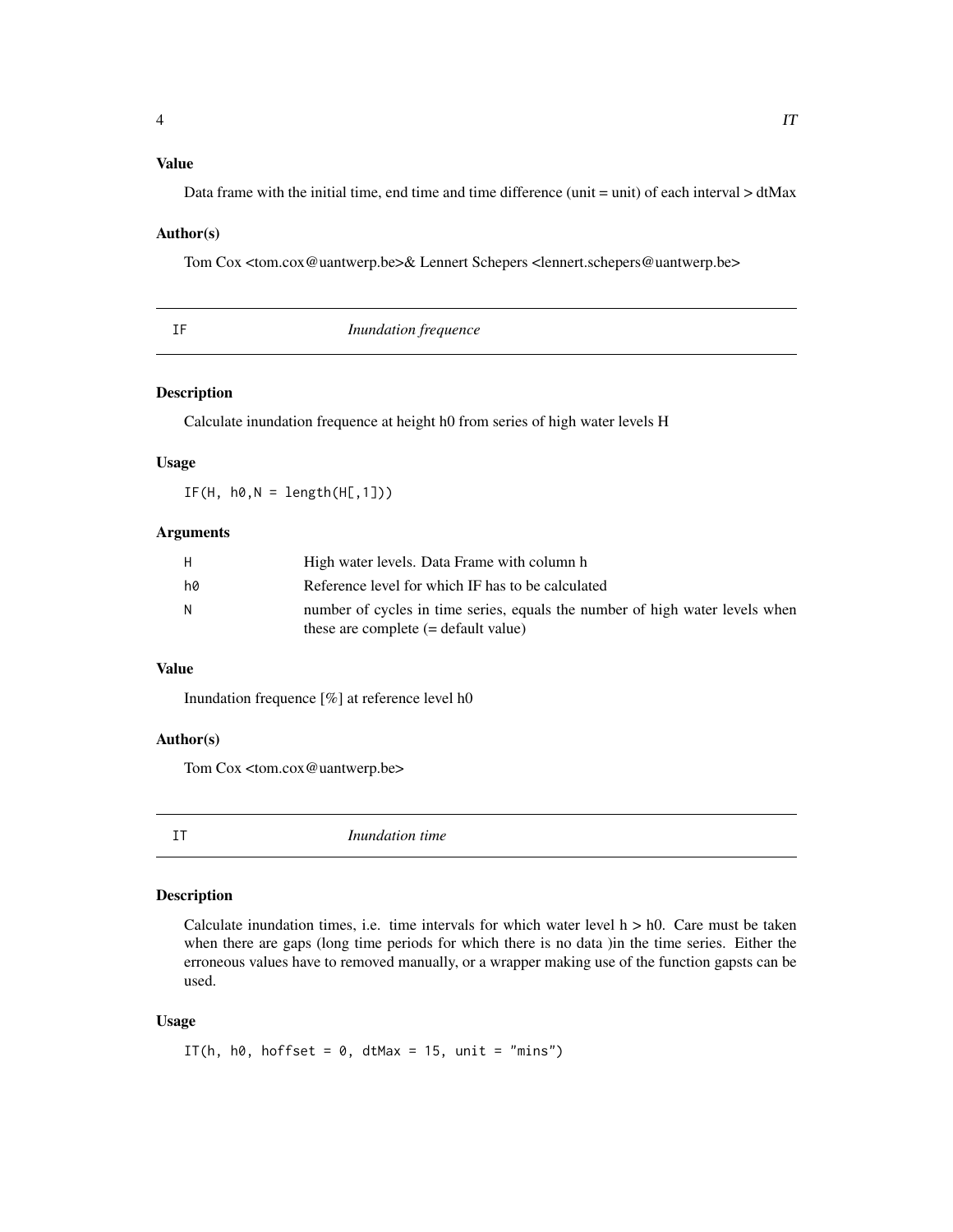#### <span id="page-4-0"></span>plot. Tides 5

# Arguments

| h       | Water level time series, data frame with time and h column                                                                                    |
|---------|-----------------------------------------------------------------------------------------------------------------------------------------------|
| h0      | Reference level, either single valued or vector with same length as h                                                                         |
| hoffset | Offset level to cope with small fluctuations due to rain, ripples. $h \leq h$ + hoffset<br>is considered dry; h> h0+hoffset is considered wet |
| dtMax   | Maximum time interval in continuous water level series. Larger time intervals<br>are considered gaps                                          |
| unit    | Unit of dtMax.                                                                                                                                |

# Value

a list containing:

- IT Data frame with start time  $(t1)$ , end time  $(t2)$  and duration  $(dt, unit = unit)$  of inundation
- DT Data frame with start time  $(t1)$ , end time  $(t2)$  and duration  $(dt, unit = unit)$  of dry time

# Author(s)

Tom Cox <tom.cox@uantwerp.be>

<span id="page-4-1"></span>

| plot.Tides | Simple plot of Tides |  |
|------------|----------------------|--|
|------------|----------------------|--|

# Description

Plot water levels, calculated high and low water, and reference level of a Tides-object

# Usage

```
## S3 method for class 'Tides'
plot(x,...)
```
#### Arguments

|          | Tides object (e.g. the result of TidalCharacteristics()) |
|----------|----------------------------------------------------------|
| $\cdots$ | Other arguments to be passed to plot()                   |

# Details

Produces a very simple plot of a Tides object, containing water levels, calculated high and low water, and reference level of a Tides-object. Useful for diagnostic purposes.

# Author(s)

Tom Cox <tom.cox@uantwerp.be>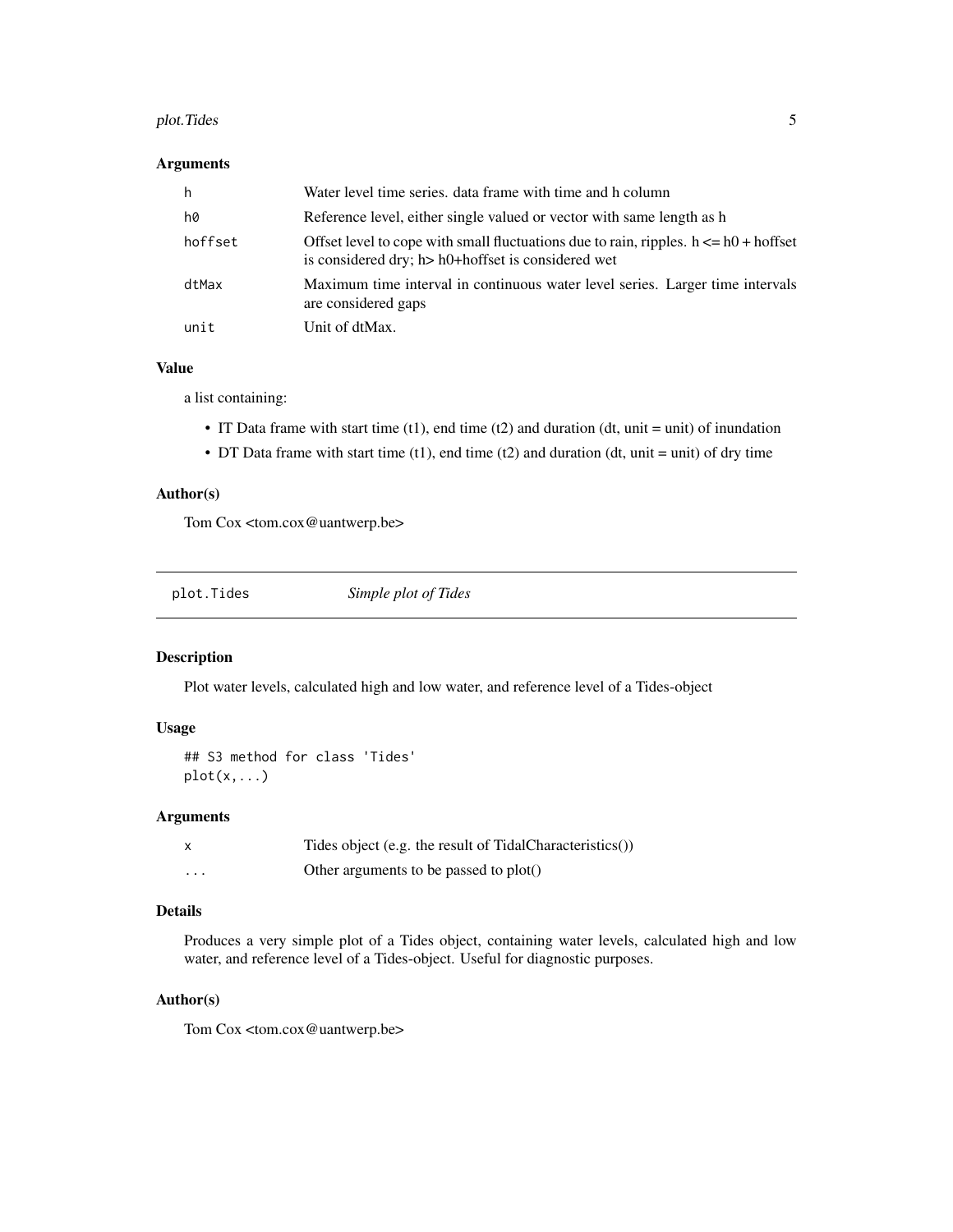<span id="page-5-0"></span>

# Description

Print summary information of Tides-object

#### Usage

## S3 method for class 'Tides'  $print(x, \ldots)$ 

#### Arguments

|   | Tides object (e.g. the result of TidalCharacteristics()) |
|---|----------------------------------------------------------|
| . | Other arguments to be passed to print()                  |

# Details

Print inundation frequency, average inundation height, average inundation time, average dry time and number of tidal cycles in time series.

# Author(s)

Tom Cox <tom.cox@uantwerp.be>, Lennert Schepers <lennert.schepers@uantwerp.be>

<span id="page-5-1"></span>

| RemoveGaps | Remove gaps from intervals |  |
|------------|----------------------------|--|
|------------|----------------------------|--|

# Description

Check whether a set of intervals (ivals) contains gaps (given as a second set of intervals). If so, either remove or split the original intervals.

# Usage

```
RemoveGaps(gaps, ivals, method = c("All", "Split"))
```
# Arguments

| gaps   | Dataframe generated with gaps ts containing gaps in waterlevel time series                                                                                                                       |
|--------|--------------------------------------------------------------------------------------------------------------------------------------------------------------------------------------------------|
| ivals  | Data frame of intervals that have to be corrected for gaps (typically dry times<br>DTS or inundation times ITs)                                                                                  |
| method | Method to remove gaps. "All": every interval containing (part of) a gap is re-<br>moved. "Split": intervals are split into smaller intervals before and after the gap.<br>"None" nothing is done |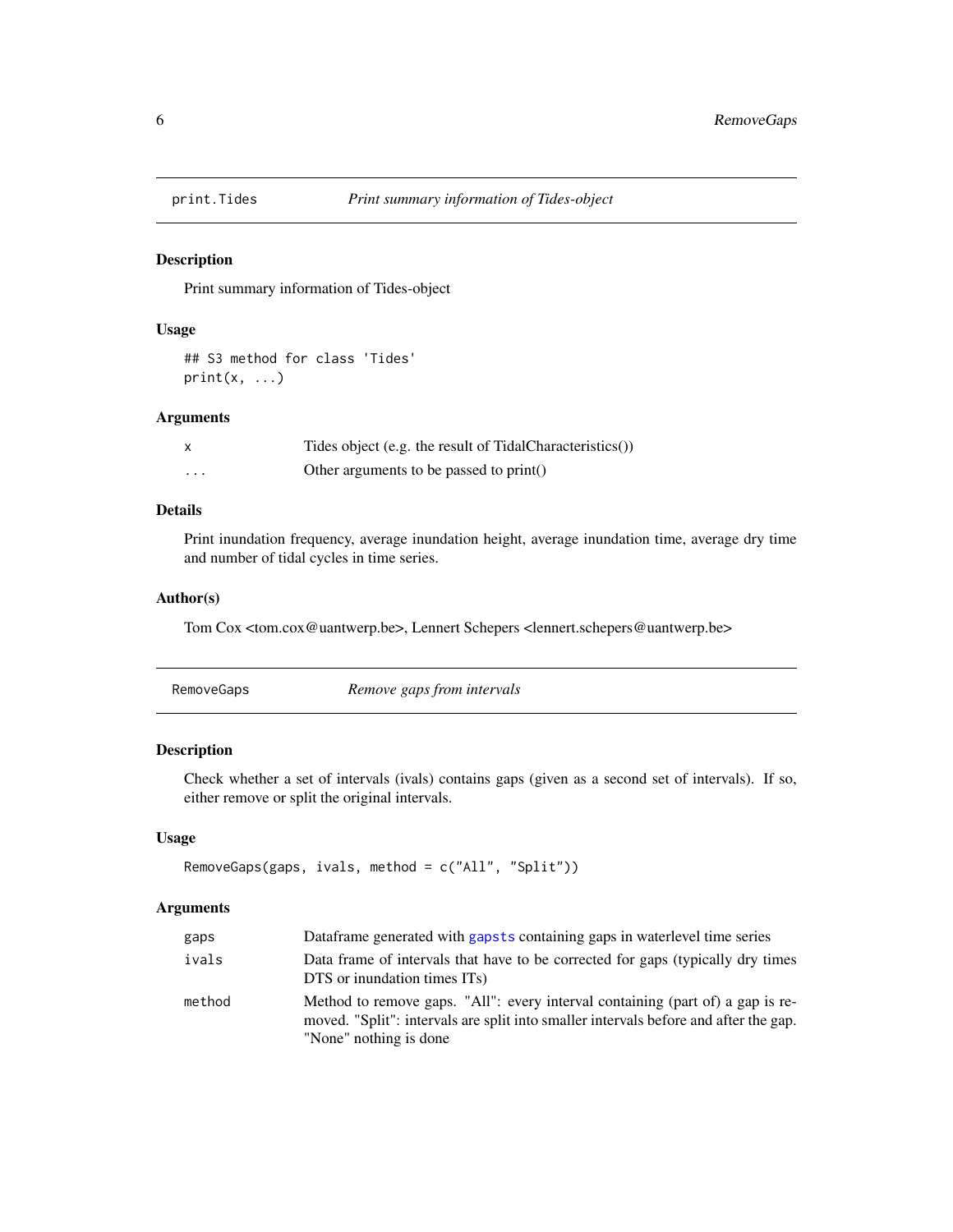<span id="page-6-0"></span>

#### Description

Outputs list of summary statistics of a Tides oabject

#### Usage

```
## S3 method for class 'Tides'
summary(object, ...)
```
#### Arguments

| object | Tides object (e.g. the result of TidalCharacteristics) |
|--------|--------------------------------------------------------|
| .      | Not used (Added for S3 method compatibility)           |

#### Value

A list containing:

- IFsum: Inundation frequency: see IF(). The proportion of high water tides higher than h0. A warning will be displayed when the inundation frequency is 100%.
- nIndsum: Inundations during time span, when the waterlevel > h0.
- IHsum: Average inundation height. A warning will be displayed when the inundation frequency is 100%.
- IHcsum: Average inundation height (per cycle).
- Tunitssum: time units
- ITsum: Average inundation time, in Tunitssum A warning will be displayed when h0 is never inundated
- ITCsum: Average inundation time (per cycle), in Tunitssum
- ITMsum: Maximal inundation time, in Tunitssum
- DTsum: Average dry time, in Tunitssum
- DTCsum: Average dry time (per cycle), in Tunitssum
- DTMsum: Maximal dry time, in Tunitssum
- MHWsum: Average high water. Note that the calculated HW and LW are always >= h0!
- MLWsum: Average low water. Note that the calculated HW and LW are always  $>= h0!$
- TRsum: Average tidal range. Note that the calculated HW and LW are always  $>= h0!$
- nTCsum: number of (tidal) cycles
- nTCFsum: number of full tidal cycles (used to measure averages per cycle)
- nGsum: number of gaps
- GTsum: total gaps time in mins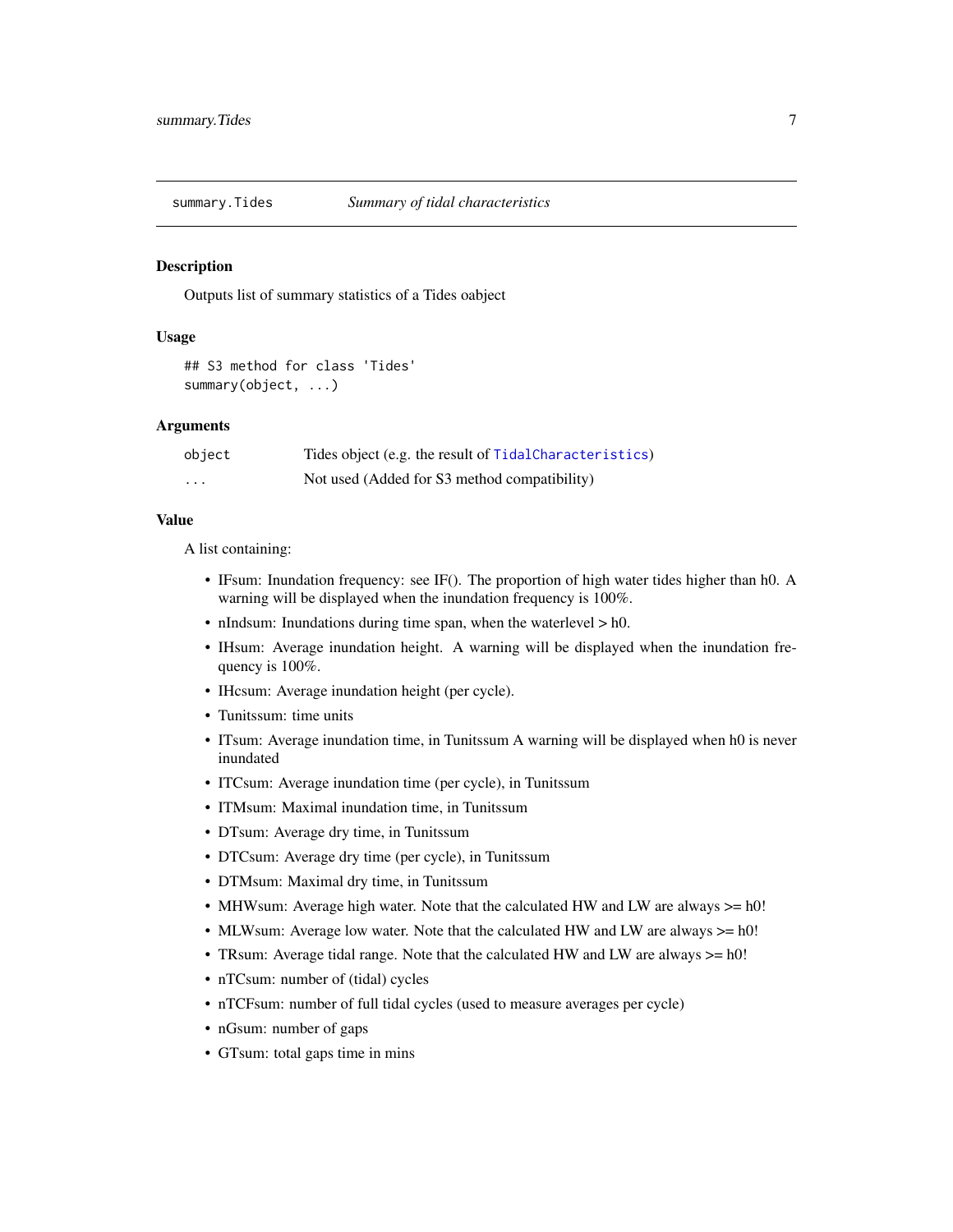- <span id="page-7-0"></span>• nTSsum: number of continuous timeseries
- TTNoGapsum: total continuous timeseries time (without gaps, also tidal phases before and after gap are not included)
- ITTsum: total inundation time (without gaps, and also tidal phases before and after gap are not included)
- DTTsum: total dry time (without gaps, and also tidal phases before and after gap are not included)
- IPsum: proportion of total time inundated (without gaps, and also tidal phases before and after gap are not included)
- DPsum: DTTsum/TSsum # proportion of total time dry (without gaps, and also tidal phases before and after gap are not included)

#### Author(s)

Lennert Schepers <Lennert.Schepers@uantwerp.be>, Tom Cox <tom.cox@uantwerp.be>

<span id="page-7-1"></span>TidalCharacteristics *Calculate tidal characteristics*

# Description

Calculates the characteristics of observed tidal water levels. Wrapper of the functions [extrema](#page-1-1), [IT](#page-3-1) and [IF](#page-3-2). Also works on time series with gaps.

#### Usage

```
TidalCharacteristics(h, h0 = h$h0, T2 = 5 * 60 * 60, hoffset = 0,
  filtconst = 1, dtMax = 15, unit = "mins", Tavg = 12.4 \times 60,
  removegaps = c("All", "Split", "None"))
```
# Arguments

| h              | Water level time series, data frame with time and h column                                                |
|----------------|-----------------------------------------------------------------------------------------------------------|
| h0             | Reference level, either single valued or vector with dimension corresponding to<br>h                      |
| T <sub>2</sub> | 'Lower' bound on half the quasi period, but higher than expected stagnant phase;<br>$default = 5h$        |
| hoffset        | Offset level, to prevent spurious maxima generation due to small fluctuations                             |
| filtconst      | Filtering constant for smoothing the time series                                                          |
| dtMax          | Maximum accepted time interval in a continuous series. Bigger time intervals<br>are considered to be gaps |
| unit           | Unit of dtMax, Tavg                                                                                       |
| Tavg           | Average period of time series                                                                             |
| removegaps     | Method to remove gaps in time series from inundation times and dry times. See<br><b>RemoveGaps</b>        |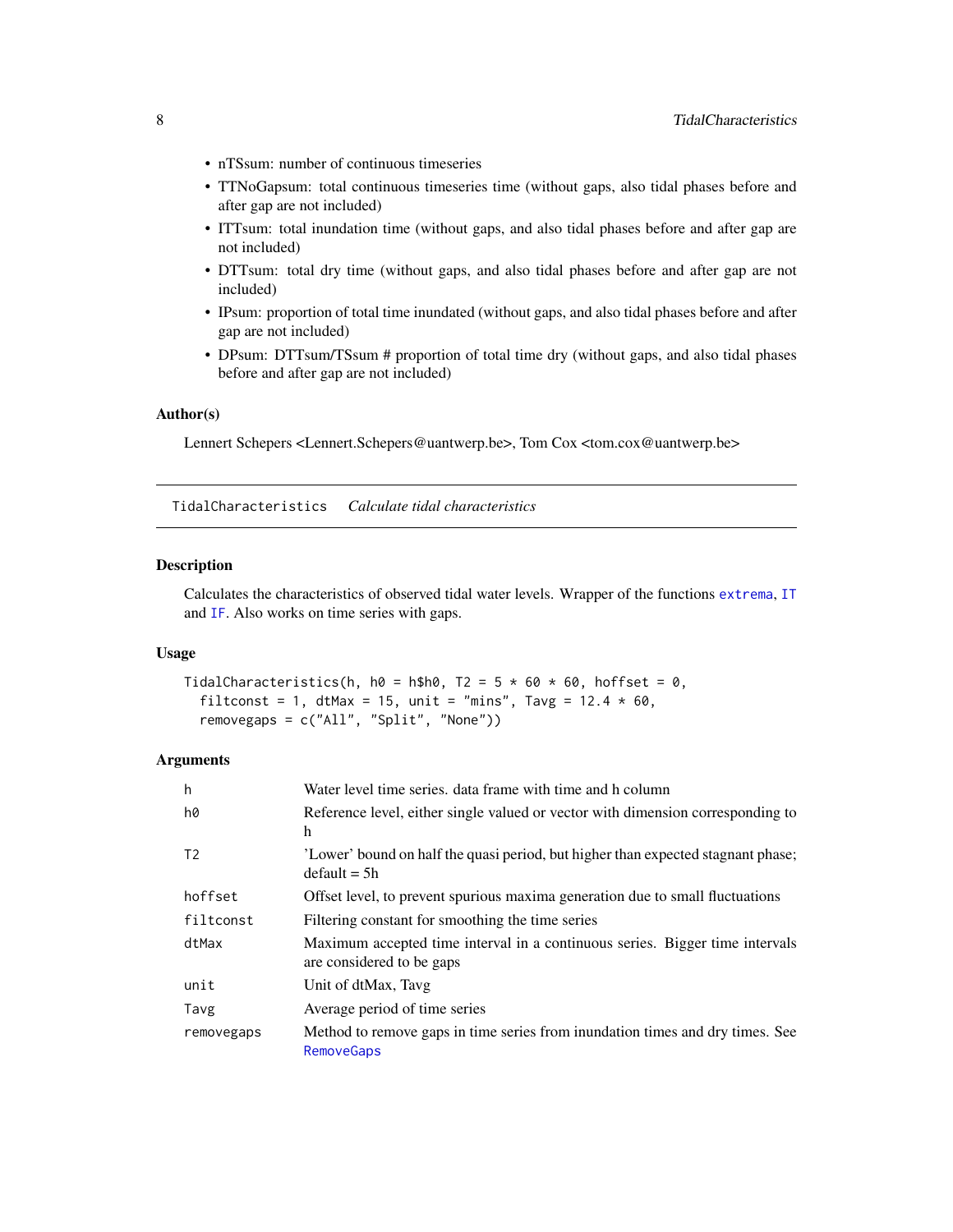#### <span id="page-8-0"></span>waterlevels **9**

# Value

An object of class Tides, i.e. a list containing:

- HLData frame with extrema
- h original water level data frame with additional attributes
- gapsa data frame containing start and end times of gaps in the series
- IFinundation frequency of the reference level
- ITsinundation times at the reference level
- DTsdry times at the reference level
- h0reference level
- NTotal number of cycles in time span

#### Author(s)

Tom Cox <tom.cox@uantwerp.be>, Lennert Schepers <lennert.schepers@uantwerp.be>

# See Also

[extrema](#page-1-1), [IT](#page-3-1), [plot.Tides](#page-4-1)

#### Examples

```
TC <- TidalCharacteristics(waterlevels, filtconst=10,hoffset=1)
TC
plot(TC)
summary(TC)
```

| waterlevels | Observed water levels of the tides in the Lippenbroek Flood Control |
|-------------|---------------------------------------------------------------------|
|             | Area with controled reduced tide (FCA-CRT)                          |

#### Description

This data set gives the observed water levels (in mTAW, the Belgian reference for water levels) the Lippenbroek Flood Control Area with controled reduced tide (FCA-CRT) between 2007-03-01 and 2007-04-01

# Usage

waterlevels

#### Format

A data frame containing observation time, the observed water level h (mTAW) and the elevation h0 of the observation site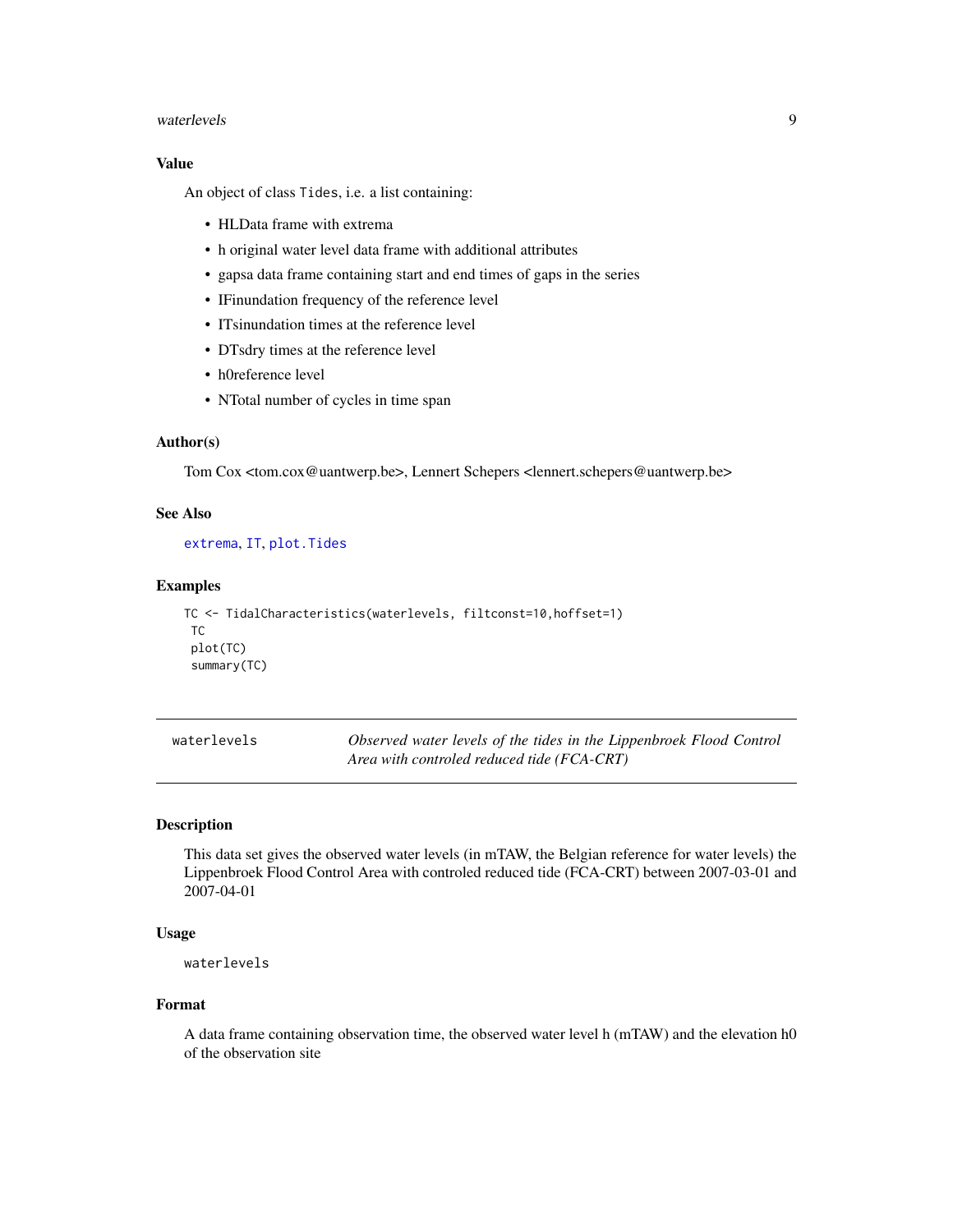# References

Cox et al (2006) *Flood control areas as an opportunity to restore estuarine habitat*. Ecological engineering 28:55-36

Maris et al (2007) *Tuning the tide: creating ecological conditions for tidal marsh development in a controlled inundation area*. Hydrobiologia 588: 31-43